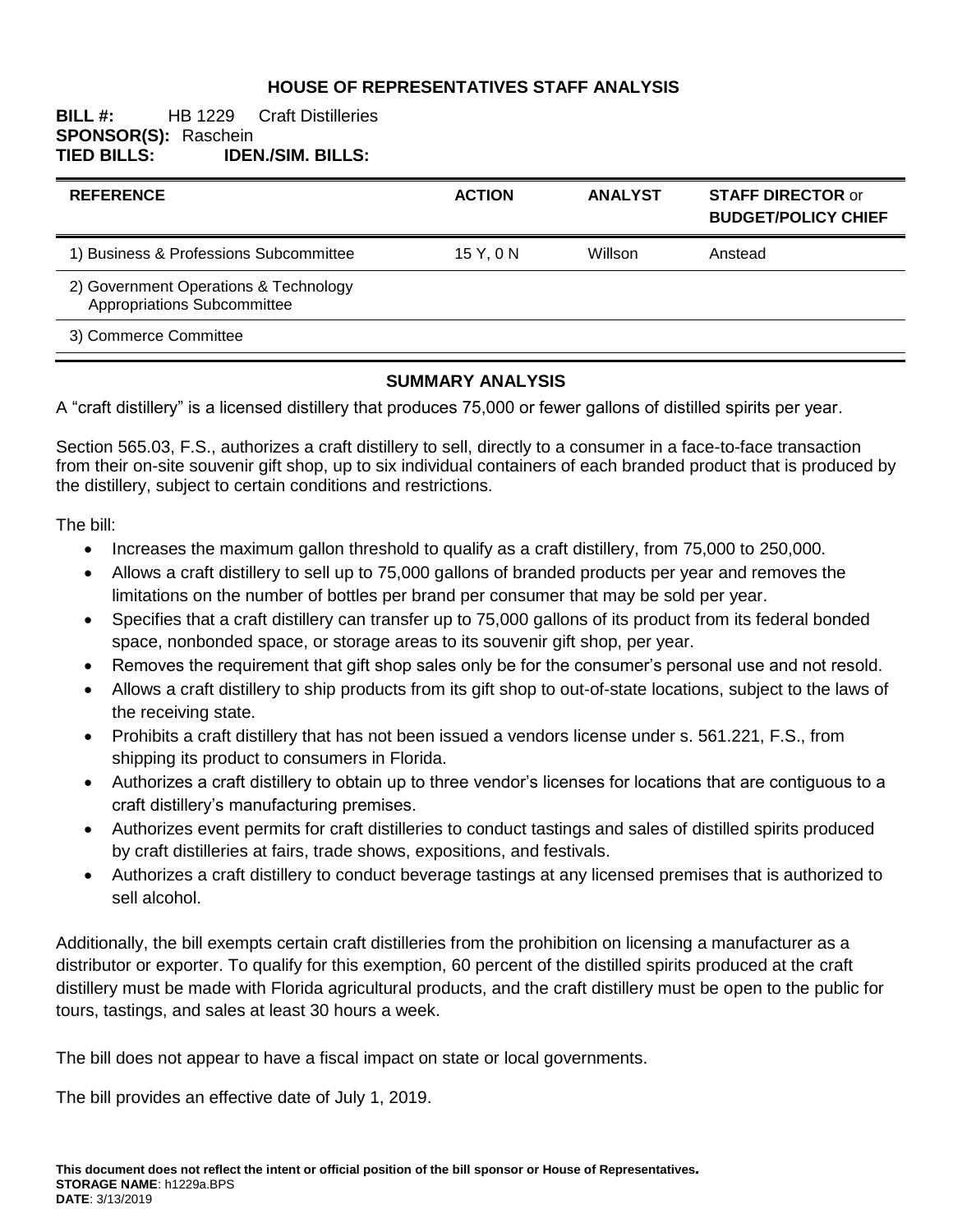### **FULL ANALYSIS**

### **I. SUBSTANTIVE ANALYSIS**

### A. EFFECT OF PROPOSED CHANGES:

#### Current Situation

#### **Beverage Law**

In Florida, the Beverage Law<sup>1</sup> regulates the manufacture, distribution, and sale of wine, beer, and liquor by manufacturers, distributors, and vendors. The Division of Alcoholic Beverages and Tobacco (Division) within the Department of Business and Professional Regulation (DBPR) administers and enforces the Beverage Law.<sup>2</sup>

"Alcoholic beverages" are defined in s. 561.01, F.S., as "distilled spirits and all beverages containing one-half of 1 percent or more alcohol by volume." "Malt beverages" are brewed alcoholic beverages containing malt.<sup>3</sup>

Section 561.14, F.S., specifies license and registration classifications used in the Beverage Law:

- "Manufacturers" are those "licensed to manufacture alcoholic beverages and distribute the same at wholesale to licensed distributors and to no one else within the state, unless authorized by statute."
- "Distributors" are those "licensed to sell and distribute alcoholic beverages at wholesale to persons who are licensed to sell alcoholic beverages."
- "Importers" are those licensed to sell, or to cause to be sold, shipped, and invoiced, alcoholic beverages to licensed manufacturers or licensed distributors, and to no one else in this state.<sup>4</sup>
- "Vendors" are those "licensed to sell alcoholic beverages at retail only" and may not "purchase or acquire in any manner for the purpose of resale any alcoholic beverages from any person not licensed as a vendor, manufacturer, bottler, or distributor under the Beverage Law."

#### **Three-Tier System and Tied House Evil**

Since the repeal of Prohibition in 1933, regulation of alcohol in the United States has traditionally been based upon what is termed the "three-tier system." The system requires separation of the manufacture, distribution, and sale of alcoholic beverages. The manufacturer creates the beverages, and the distributor obtains the beverages from the manufacturer to deliver to the vendor. The vendor makes the ultimate sale to the consumer.<sup>5</sup>

Generally, only licensed vendors are permitted to sell alcoholic beverages directly to consumers at retail, and manufacturers, distributors, and exporters<sup>6</sup> are generally prohibited from holding a vendor's license.<sup>7</sup> Manufacturers, distributors, and vendors are generally prohibited from being licensed or having an interest in more than one tier.<sup>8</sup>

 $\overline{a}$ 

**STORAGE NAME**: h1229a.BPS **PAGE: 2 DATE**: 3/13/2019

<sup>1</sup> Section 561.01(6), F.S., provides that the "The Beverage Law" means chs. 561, 562, 563, 564, 565, 567, and 568, F.S.

 $2^2$  S. 561.02, F.S.

 $3$  S. 563.01, F.S.

 $4$  S. 561.01(5), F.S.

 $<sup>5</sup>$  S. 561.14, F.S.</sup>

 $6$  S. 561.01(16), F.S. "Exporter" means any person that sells alcoholic beverages to persons for use outside the state and includes a ship's chandler and a duty-free shop

<sup>&</sup>lt;sup>7</sup> S. 561.22(1), F.S.; s. 561.14(3), F.S. However, see the exceptions provided in ss. 561.221 and 565.03, F.S.

<sup>8</sup> *See* ss. 561.22, F.S.; 561.24, F.S.; 561.14(1), F.S.; and 563.022(14)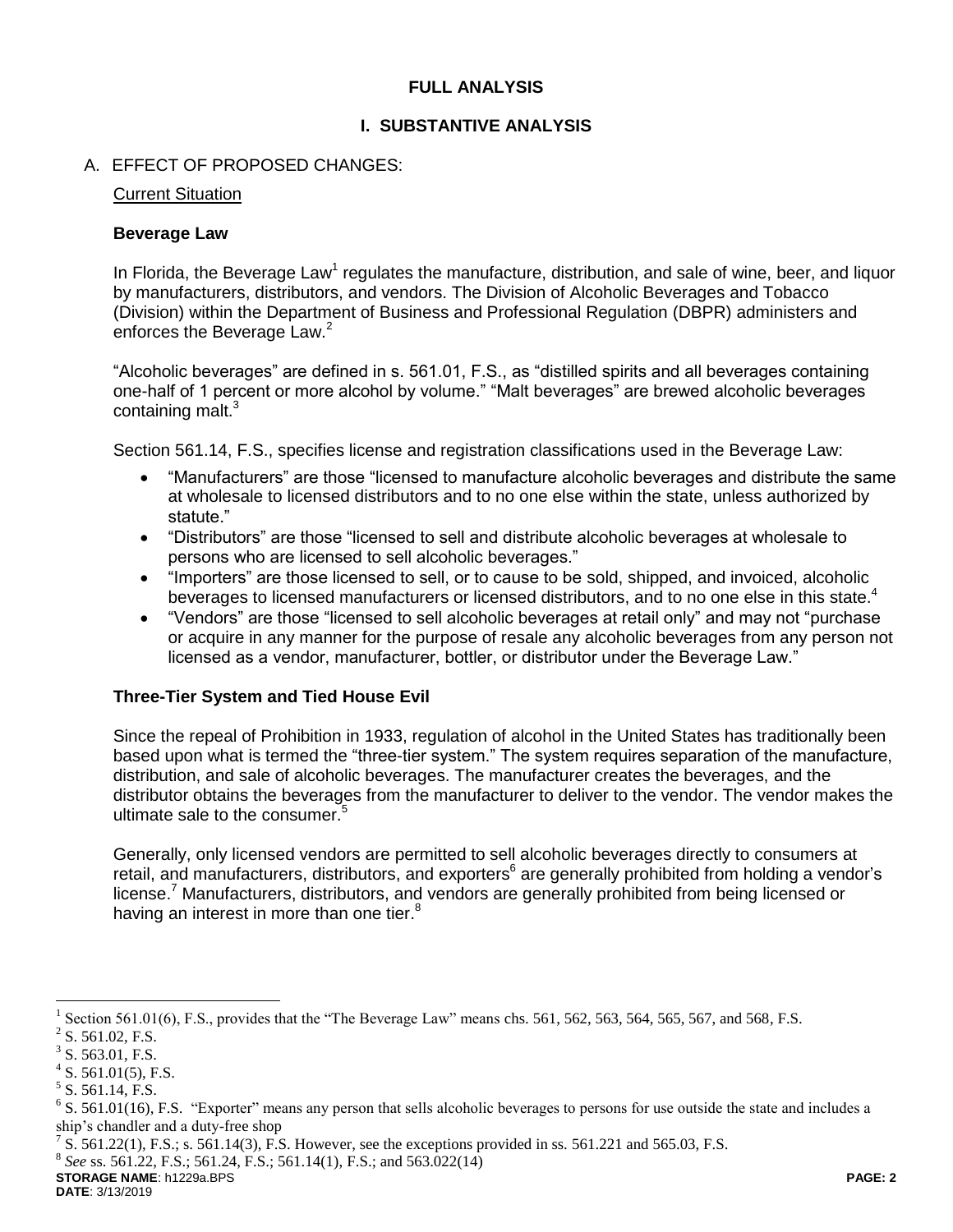The three-tier system is deeply rooted in the perceived evils of the "tied house" in which a bar is owned or operated by a manufacturer or the manufacturer exercises undue influence over the retail vendor.<sup>9</sup>

### **Exceptions to the Three-Tier System**

Exceptions to the three-tier regulatory system allow certain in-state wineries,<sup>10</sup> craft breweries,<sup>11</sup> and craft distilleries to sell directly to consumers.<sup>12</sup> Further, certain restaurants may be granted a vendor's license to manufacture a limited quantity of malt beverages which can be sold to consumers for consumption on premises.<sup>13</sup>

Wineries may receive up to 3 vendor's licenses on property contiguous to the manufacturing premises of the winery.<sup>14</sup> Section 599.004, F.S., establishes the Florida Farm Winery Program within the Department of Agriculture and Consumer Services. The requirements for certification include that a winery produce or sell less than 250,000 gallons of wine annually of which 60% is made from state agricultural products, maintain a minimum of 5 acres of owned or managed land in Florida which produces commodities used in the production of wine, be open to the public for tours, tastings, and sales at least 30 hours each week, and pay an annual application and registration fee of \$100.

Section 561.24, F.S., prohibits the licensing of a manufacturer as a distributor or exporter. Wineries that qualify as a certified Florida Farm Winery are the sole exception to this prohibition. Additionally, the Division may issue permits for a certified Florida Farm Winery to conduct tasting and sales of its wines at Florida fairs, trade shows, expositions, and festivals. The permit is limited to the length of the event. The certified Florida Farm Winery is required to pay all entry fees and must have a winery representative present during the event.

#### **Distilleries and Craft Distilleries**

Section 565.01, F.S., defines the terms "liquor," "distilled spirits," "spirituous liquors," "spirituous beverages," or "distilled spirituous liquors" to mean "that substance known as ethyl alcohol, ethanol, or spirits of wine in any form, including all dilutions and mixtures thereof from whatever source or by whatever process produced."

A "distillery" is a manufacturer of distilled spirits,<sup>15</sup> and a "craft distillery" is a licensed distillery that produces 75,000 or fewer gallons of distilled spirits per calendar year on its premises. A craft distillery must notify the Division in writing of its decision to qualify as a craft distillery.<sup>16</sup>

A distillery engaged solely in the business of manufacturing distilled spirits, or a person engaged in the business of blending and rectifying distilled spirits must pay a state license tax of \$4,000 for each plant or branch operating in Florida. The license tax for a craft distillery is \$1,000. Persons who engage in the business of distilling spirits may also rectify and blend spirituous liquors without paying an additional license tax.<sup>17</sup>

In 2016, 45 of the 46 licensed distilleries operating in Florida produced fewer than 38,000 gallons of distilled spirits, according to DBPR.<sup>18</sup>

 $\overline{a}$ 

<sup>9</sup> *See* Andrew Tamayo, *What's Brewing in the Old North State: An Analysis of the Beer Distribution Laws Regulating North Carolina's Craft Breweries*, 88 N.C. L. REV. 2198 (2010), [http://scholarship.law.unc.edu/nclr/vol88/iss6/6.](http://scholarship.law.unc.edu/nclr/vol88/iss6/6)

<sup>10</sup> *See* s. 561.221(1), F.S.

<sup>11</sup> *See* s. 561.221(2), F.S.

<sup>12</sup> *See* s. 565.03, F.S.

<sup>13</sup> *See* s. 561.221(3), F.S.

 $14$  See s. 561. 221(1), F.S.

 $15$  s. 565.03(1)(c), F.S.

 $16$  s. 565.03(1)(b), F.S.

 $17$  s. 565.03(2)(b), F.S.

**STORAGE NAME**: h1229a.BPS **PAGE: 3** <sup>18</sup> Department of Business and Professional Regulation, Agency Analysis of 2017 HB 141, p. 3 (Jan. 17, 2017).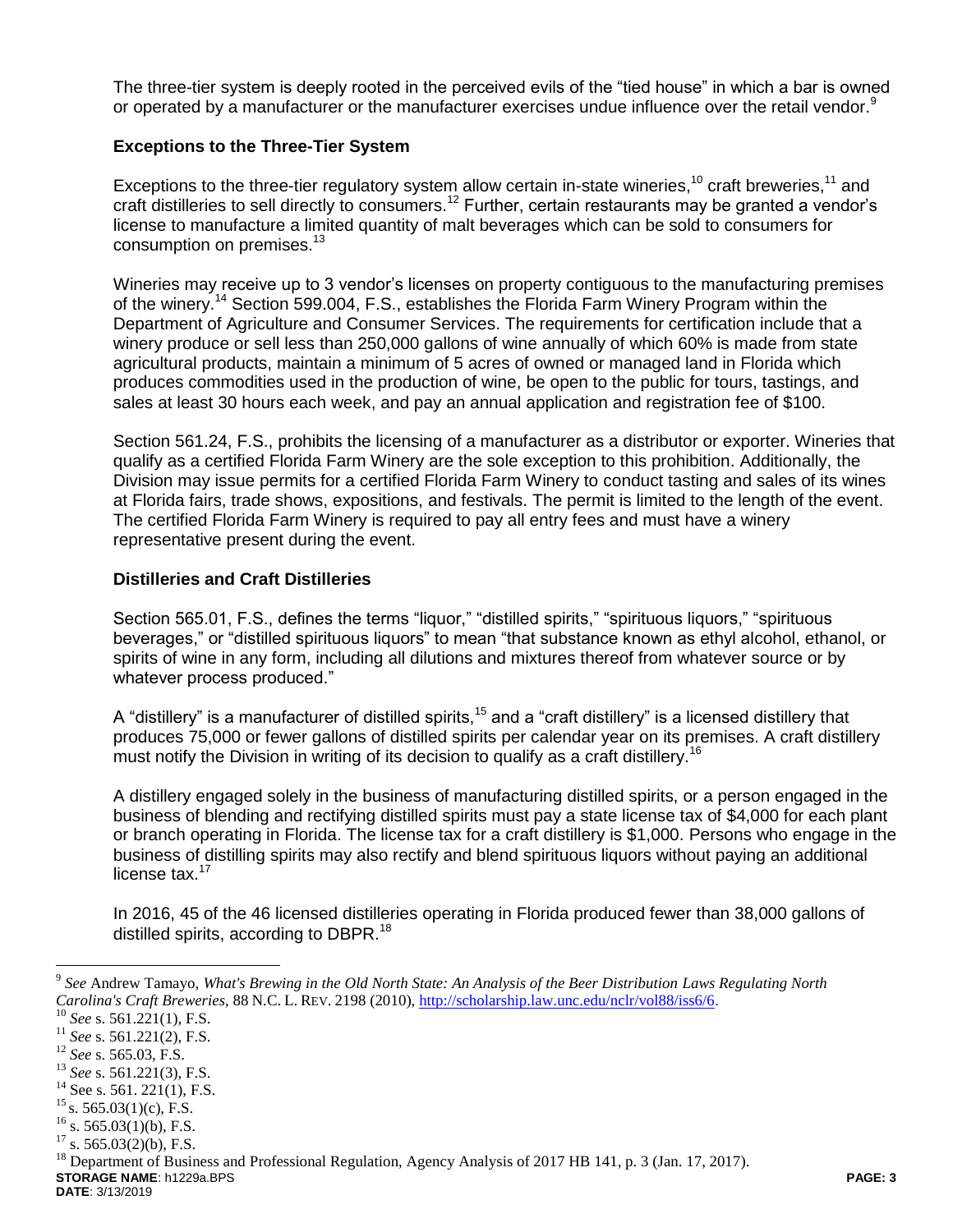### *Retail Sales by Craft Distilleries*

A craft distillery is allowed to sell to consumers branded products<sup>19</sup> distilled on the licensed premises. The products must be in factory-sealed containers that are filled at the distillery and sold for offpremises consumption.<sup>20</sup> The sales must occur at the distillery's souvenir gift shop located on private property contiguous to the licensed distillery premises, and included on the sketch submitted with the license application.<sup>21</sup> Sales must be in face-to-face transactions with consumers<sup>22</sup> who are making a purchase of no more than six individual containers of each branded product.<sup>23</sup> The craft distillery is not required to obtain a vendor's license to sell to consumers from their souvenir gift shop.

The Division must approve any subsequent revisions to a craft distillery's sketch to verify that the retail location operated by the craft distillery is "owned or leased by the craft distillery and on property contiguous to the craft distillery's production building."<sup>24</sup>

Section 565.03, F.S., imposes the following requirements and prohibitions for craft distilleries:

- A craft distillery may not ship, arrange to ship, or deliver distilled spirits to consumers, but may ship, arrange to ship, or deliver distilled spirits to manufacturers of distilled spirits, wholesale distributors of distilled spirits, state or federal bonded warehouses, and exporters.
- A craft distillery may not transfer its license or any ownership interest to any individual or entity with a direct or indirect interest in another distillery licensed in any other state, territory, or country. However, a craft distillery may be affiliated with another distillery that produces 75,000 or fewer gallons per calendar year of distilled spirits on its premises or in any other state, territory, or country.
- A craft distillery must report to the Division within 5 business days after it has reached the 75,000-gallon production limit and cease making sales to consumers on the day after it reaches the production limit.
- A craft distillery must submit beverage excise taxes on distilled spirits sold to consumers in its monthly report to the Division.
- Containers must comply with the container limits in s. 565.10, F.S., which prohibits the sale and distribution of distilled spirits in any size container in excess of 1.75 liters or 59.18 ounces.

# **Alcoholic Beverage Deliveries**

Vendors, but not manufacturers or distributors, are allowed to make deliveries away from their place of business for sales actually made at their licensed place of business. Telephone, electronic, and mail orders received at a vendor's licensed place of business are construed as a sale actually made at the vendor's licensed place of business. Deliveries may be made in vehicles that are owned or leased by the vendor, or in a third-party vehicle pursuant to a contract with a third party with whom the vendor has contracted to make deliveries, including, but not limited to, common carriers.<sup>25</sup>

Craft breweries that also hold a vendor's licenses are specifically prohibited from making deliveries under this law. $26$ 

 $\overline{a}$ 

 $25$  S. 561.57(1) & (2), F.S.

**STORAGE NAME**: h1229a.BPS **PAGE: 4**  $^{26}$  Ss. 561.221 (2)(d), F.S.; 565.57(1), F.S.

Section 565.03(1)(a), F.S., defines "branded product" to mean "any distilled spirits product manufactured on site, which requires a federal certificate and label approval by the Federal Alcohol Administration Act or federal regulations."  $20$  s. 565.03(1)(c), F.S.

<sup>21</sup> *Id.*

 $^{22}$  s. 565.03(1)(c)4., F.S. <sup>23</sup> s. 565.03(1)(c)1., F.S.

 $^{24}$  *Id.* 

**DATE**: 3/13/2019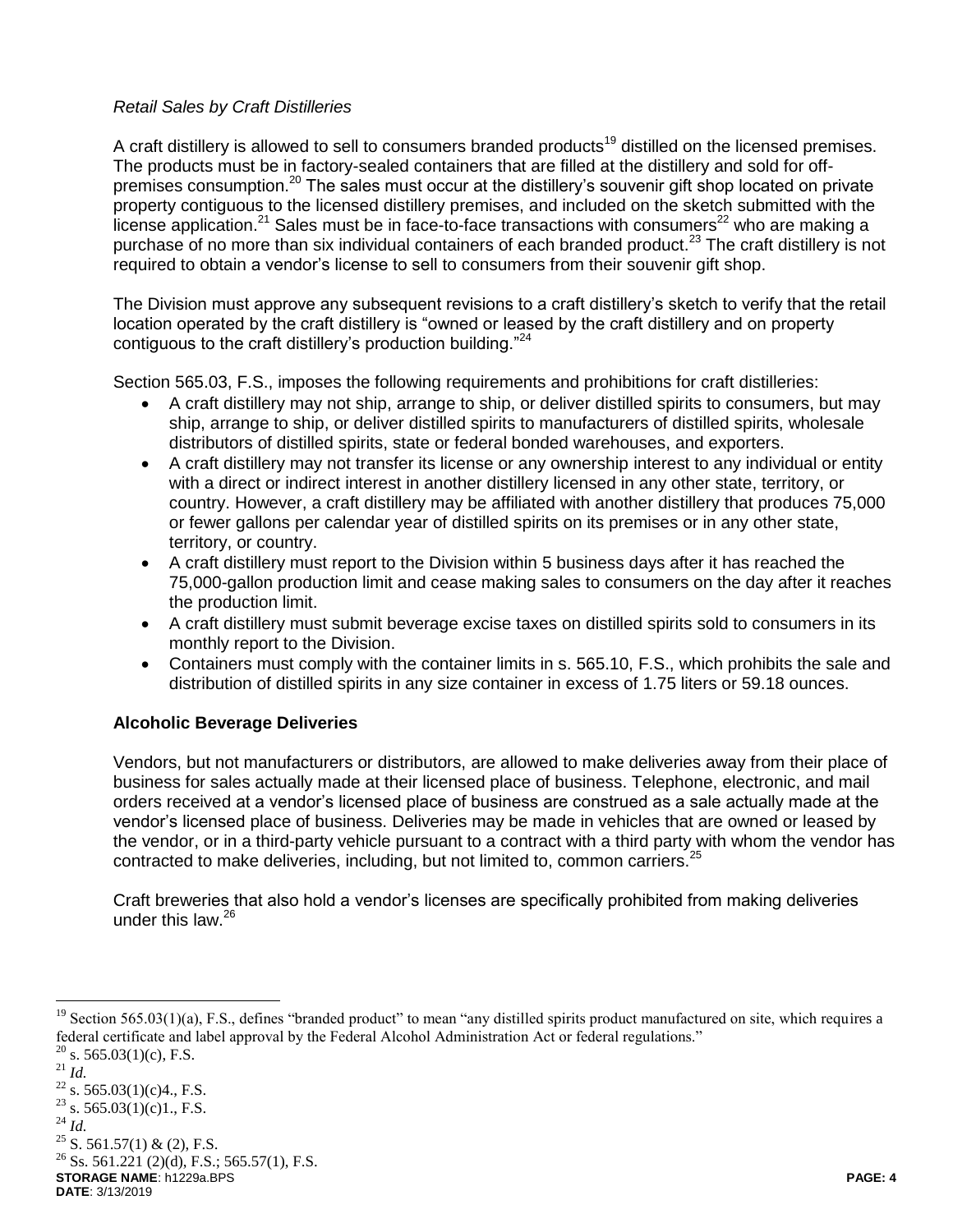### **Beverage Tastings by Distributors and Vendors**

Section 565.17, F.S., provides an exemption to the Tied-House Laws, authorizing vendors and liquor distributors to conduct liquor tastings at any location that is allowed to sell liquor by the package or for consumption on premises. The tastings must be directed toward the of-age general public.

### Effect of the Bill

The bill:

- Increases the maximum gallon threshold to qualify as a craft distillery, from 75,000 to 250,000.
- Allows a craft distillery to sell up to 75,000 gallons of branded products per year and removes the limitations on the number of bottles per brand per consumer that may be sold per year.
- Specifies that a craft distillery can transfer up to 75,000 gallons of its product from its federal bonded space, nonbonded space, or storage areas to its souvenir gift shop, per year.
- Removes the requirement that gift shop sales only be for the consumer's personal use and not for resale.
- Prohibits a craft distillery that has not been issued a vendors license under s. 561.221, F.S. from shipping its product to consumers in Florida.
- Allows a craft distillery to ship products out-of-state, subject to the laws of the receiving state.
- Authorizes a craft distillery to obtain up to three vendor's licenses for locations that are contiguous to the craft distillery's manufacturing premises.
- Directs the Division to issue event permits to craft distilleries to conduct tastings and sales of distilled spirits produced by craft distilleries at fairs, trade shows, expositions, and festivals.
- Authorizes a craft distillery to conduct beverage tastings at any licensed premises that is authorized to sell alcohol.

Additionally, the bill exempts certain craft distilleries from the prohibition on licensing a manufacturer as a distributor or exporter. To qualify for this exemption, 60 percent of the distilled spirits produced at the craft distillery must be made with Florida agricultural products, and the craft distillery must be open to the public for tours, tastings, and sales at least 30 hours a week.

# B. SECTION DIRECTORY:

- Section 1 Amends s. 561.221, F.S.; authorizing a craft distillery to hold multiple vendor's licenses for the sale of alcoholic beverages; authorizing certain wineries and craft distilleries to transfer wine or distilled spirits to its vendor's licensed premises; requiring the Division of Alcoholic Beverages and Tobacco of the Department of Business and Professional Regulation to issue permits to a craft distillery to conduct tastings and sales at specified events.
- Section 2 Amends s. 561.24, F.S.; authorizing a craft distillery to be licensed as a distributor under certain circumstances.
- Section 3 Amends s. 565.03, F.S.; revising the definition of "craft distillery"; revising the requirements for the sale of branded products by a licensed craft distillery to consumers; deleting a provision that prohibits a craft distillery from selling more than six individual containers of a branded product to a consumer; revising requirements relating to the shipping of distilled spirits to consumers by a craft distillery; providing that it is unlawful to transfer a certain distillery license, or ownership in a distillery license, to certain individuals or entities; prohibiting a craft distillery from having its ownership affiliated with certain other distilleries; authorizing a craft distillery to transfer specified distilled spirits to its souvenir gift shop; requiring a craft distillery to submit certain excise taxes.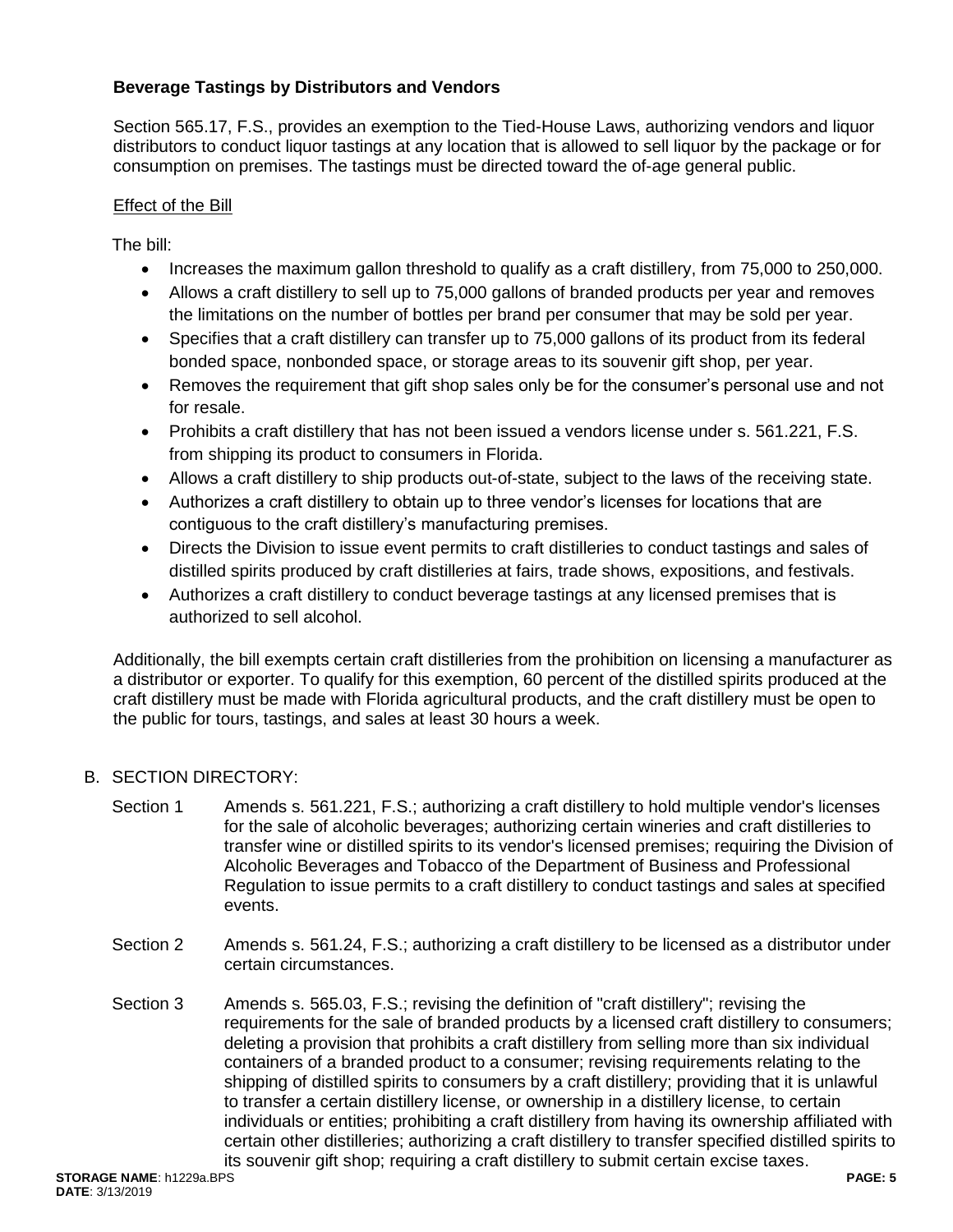- Section 4 Amends s. 565.17, F.S.; authorizing a craft distillery to conduct spirituous beverage tastings under certain circumstances.
- Section 5 Provides for an effective date.

### **II. FISCAL ANALYSIS & ECONOMIC IMPACT STATEMENT**

- A. FISCAL IMPACT ON STATE GOVERNMENT:
	- 1. Revenues:

None.

2. Expenditures:

None.

- B. FISCAL IMPACT ON LOCAL GOVERNMENTS:
	- 1. Revenues:

None.

2. Expenditures:

None.

C. DIRECT ECONOMIC IMPACT ON PRIVATE SECTOR:

The bill may have a positive economic impact for many craft distilleries due to the removal of many current regulatory constraints, resulting in enhanced marketing and brand recognition, increased sales volume, and access to new markets and consumers.

D. FISCAL COMMENTS:

None.

### **III. COMMENTS**

- A. CONSTITUTIONAL ISSUES:
	- 1. Applicability of Municipality/County Mandates Provision:

Not Applicable. This bill does not appear to affect county or municipal governments.

2. Other:

None.

B. RULE-MAKING AUTHORITY:

None.

C. DRAFTING ISSUES OR OTHER COMMENTS:

None.